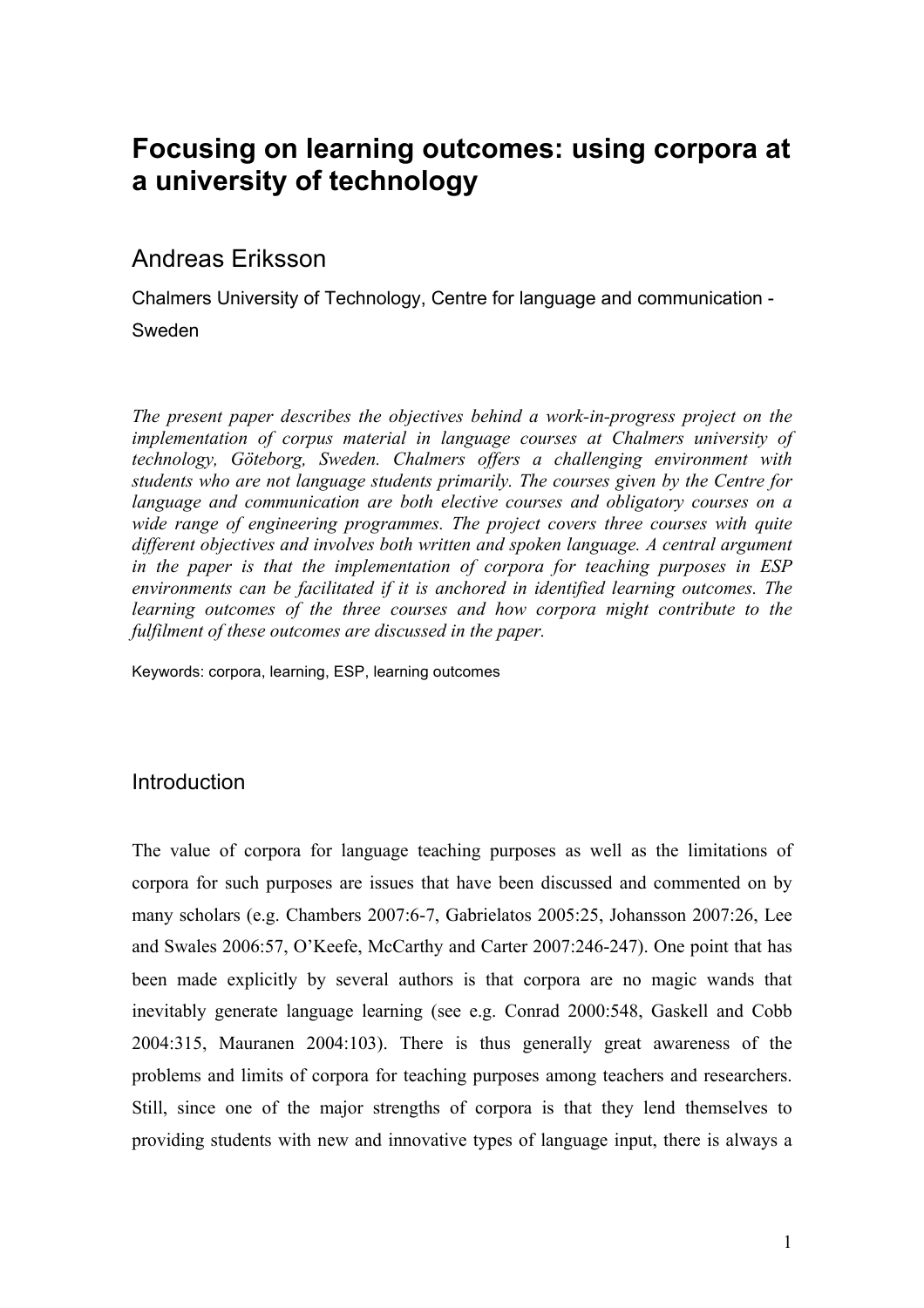risk that emphasis is put on instructional input rather than learning outcomes. There is obviously no inherent contradiction between improved input and learning outcomes, but without basing the use of specific material in particular learning outcomes, the value of the material may not be as strong as it could have been.

The aim of the present work-in-progress report is to account for the early stages of a project where particular learning outcomes have been identified in three courses and to describe in what way corpora are believed to help students reach these outcomes. The idea is thus to base the use of corpora in learning outcomes and make the use of corpora outcome driven.

The study is carried out at the Centre for language and communication (CLC) at Chalmers university of technology and involves three different courses and EFL/ESP students from several engineering programmes. CLC has long experience of providing English proficiency courses, academic and technical writing courses as well as of integrating communication practice into engineering education (see e.g. Börjeson et al. 2007, Carlsson and Wranne 2008, Evertsson et al. 2007). However, the centre has comparatively little experience of using corpora or corpus-related material in their teaching, and the implementation and adaptation of such material into various courses thus partly means breaking new ground. However, it should be emphasised that the decision to use corpora stems from the identification of particular learning outcomes. The three courses described below are courses where certain learning outcomes were identified and where it is hypothesized that corpora could enhance learning.

Since students at Chalmers are students of engineering, language is not their major subject at university. It is likely that many of these students differ from language students in terms of motivation, objectives and familiarity with terminology. Consequently, the students that participate in the present investigation are different from the students in most other studies which have dealt with the use of corpora for teaching purposes. Students in such investigations have typically been university language students and the studies have been carried out as action research projects at departments of language at universities (Chambers 2007:7-8, Mauranen 2004:90-91).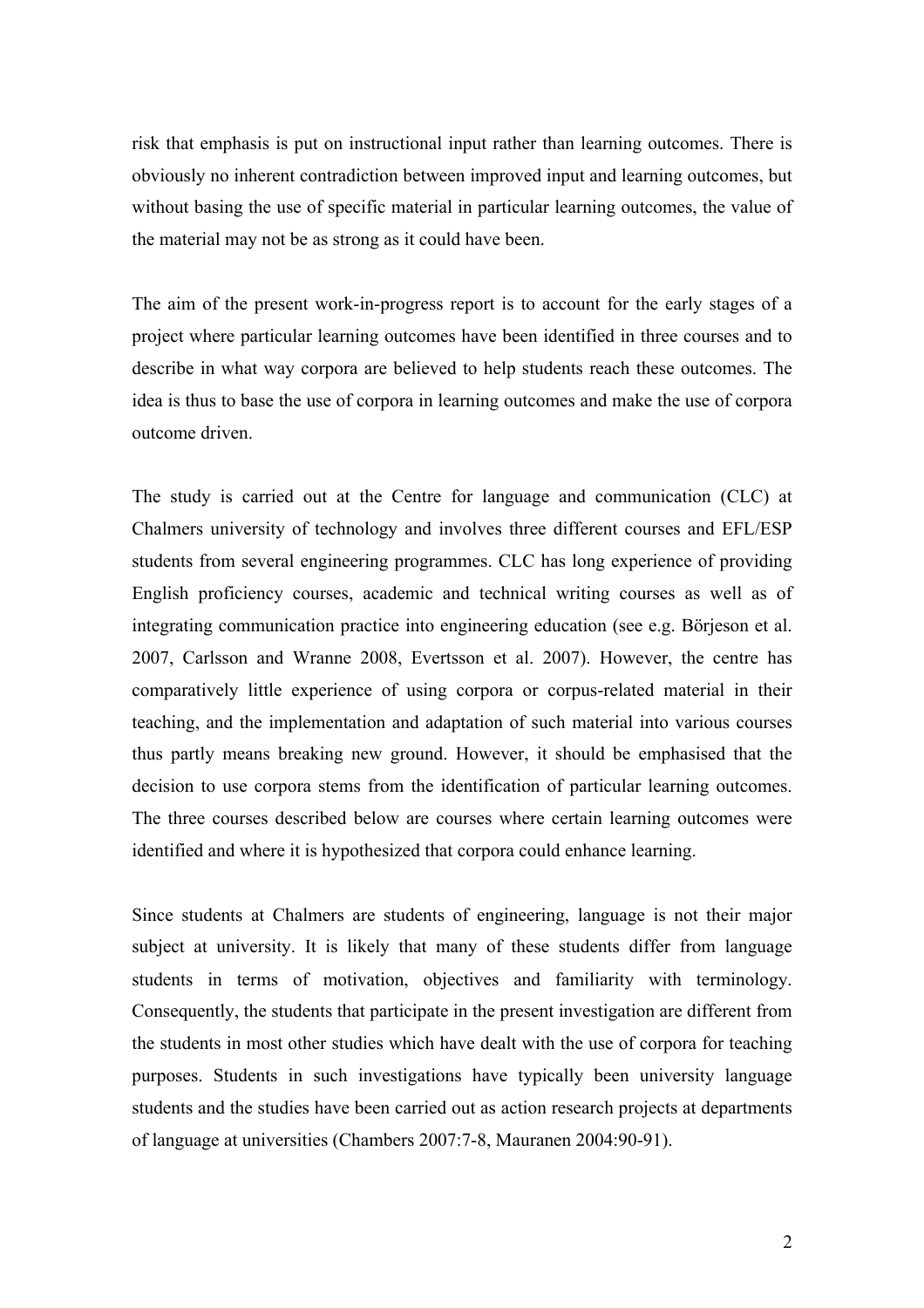#### Description of courses and desired learning outcomes

The first course to be investigated is an academic writing course open to all doctoral students at Chalmers. The course has been given for several years and covers the writing of texts common in academic writing, for example abstracts, research articles and conference papers. Overall the course has been very successful but one learning outcome that could be strengthened is students' knowledge about writing in their own disciplines, i.e. what is often referred to as genre knowledge. Genre knowledge is diverse in nature and involves several features. Hyland (2004:84), for instance, recognizes eight major aspects of genre knowledge. One of these is knowledge of grammar and phraseology. Corpora should be good sources for enhancing this particular aspect of genre knowledge, as they can give information about how and where particular words and phrases are used. The strengthening of this aspect would have to involve active participation from students, and therefore the collection of both individual and discipline specific corpora, in line with the study carried out by Lee and Swales (2006), are seen as potentially useful activities. As a result, the work will have to include the use of text analysis software, such as WordSmith Tools in order to facilitate comparisons of for instance collocations and clusters (Scott and Tribble 2006).

The second course is an elective proficiency course primarily aimed at students at basic or lower intermediate level. It involves both spoken and written proficiency but there is a focus on spoken proficiency as the course is supposed to help international Master's students during their first year at Chalmers. Master's courses at Chalmers are often project-based and thus involve a great deal of both formal and informal spoken English (all Master's courses are taught in English). The fairly general learning outcome of the spoken part of the course is to prepare students for future studies at Chalmers, particularly in terms of improving their ability to participate in discussions and give oral presentations. The material that corpora can provide, and which has not been used at Chalmers previously, consists of patterns common in spoken English. The effect of teaching such patterns, often referred to as formulaic sequences (Wray 2000, Meunier and Gouverneur 2004), is not fully clear but the arguments that are usually put forward are that the use of formulaic sequences can free processing capacity and that they can be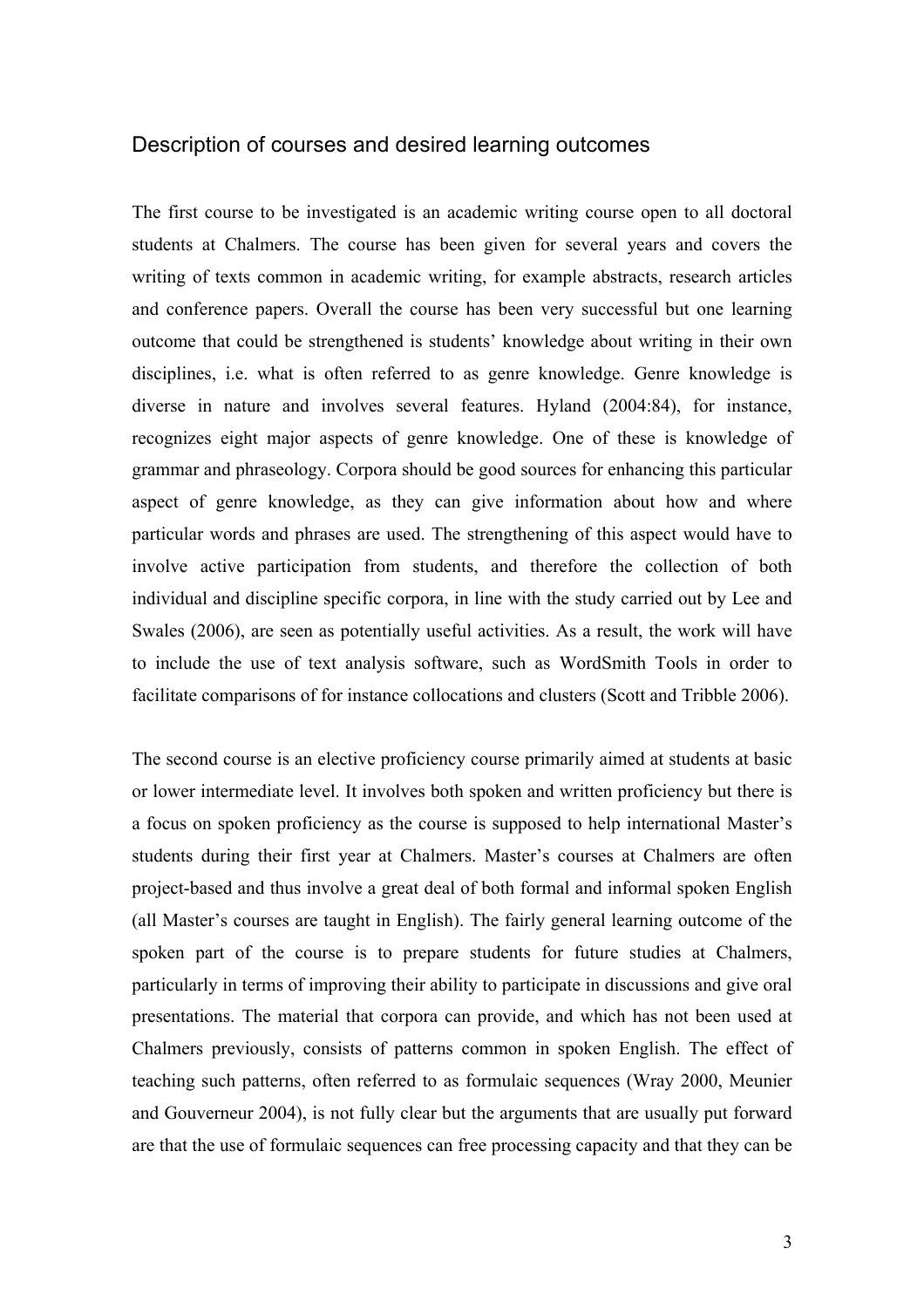beneficial for students in handling speech events (Ellis 1996, Wray 2000, Wray and Perkins 2000, Mauranen 2004). The corpus material in the present course will most likely be corpus-based and taken from sources like O'Keefe, McCarthy and Carter (2007), who list a number of formulaic sequences (referred to as 'chunks' by O'Keefe, McCarthy and Carter 2007:65-67) common in spoken language. The advantage of using this type of material is that it consists of common and naturally occurring sequences of spoken language. In other words, students are shown examples of language as it is actually spoken. The learners' use of chunks in both formal and informal university settings can be compared with material from a corpus like the Michigan Corpus of Academic Spoken English (MICASE) (Simpson et al. 2002).

The third course is called *Safety communication* and is given at the programme of nautical science. In the course, students learn to use a set of phrases and terminology published by the International Maritime Organization (IMO) as the IMO Standard Marine Communication Phrases (IMO 2002).<sup>1</sup> The phrases constitute one aspect of Maritime English and have been developed in order to make communication at sea as simple as possible so that also seamen with limited knowledge of English can communicate effectively in commonly occurring situations at sea and in harbour. The number of phrases is limited and all of them have been compiled and published in one single document. As a consequence, it might at first seem fairly clear what the students need to learn. Not surprisingly, however, it has turned out that knowing the phrases is seldom enough in real life situations. In these situations, the user often needs to apply language structures and vocabulary that extend far beyond the limits of the IMO phrases. One particular aspect of the need for a general knowledge of English concerns the cotext surrounding the fixed IMO phrases. Minor investigations have shown that the cotext of IMO phrases often contains formulaic sequences, but that both students and teachers are unaware of these sequences. The hypothesis is therefore that knowing more about the cotext of the IMO phrases would help students use these phrases more correctly and more effectively. It seems as if not only the phrases but also the words cooccurring with these phrases are fairly fixed, and being able to clarify the relationships

 $\overline{a}$ 

<sup>&</sup>lt;sup>1</sup> Examples of IMO phrases are: "You are proceeding at dangerous speed" and "Stand by for assistance" (IMO 2002).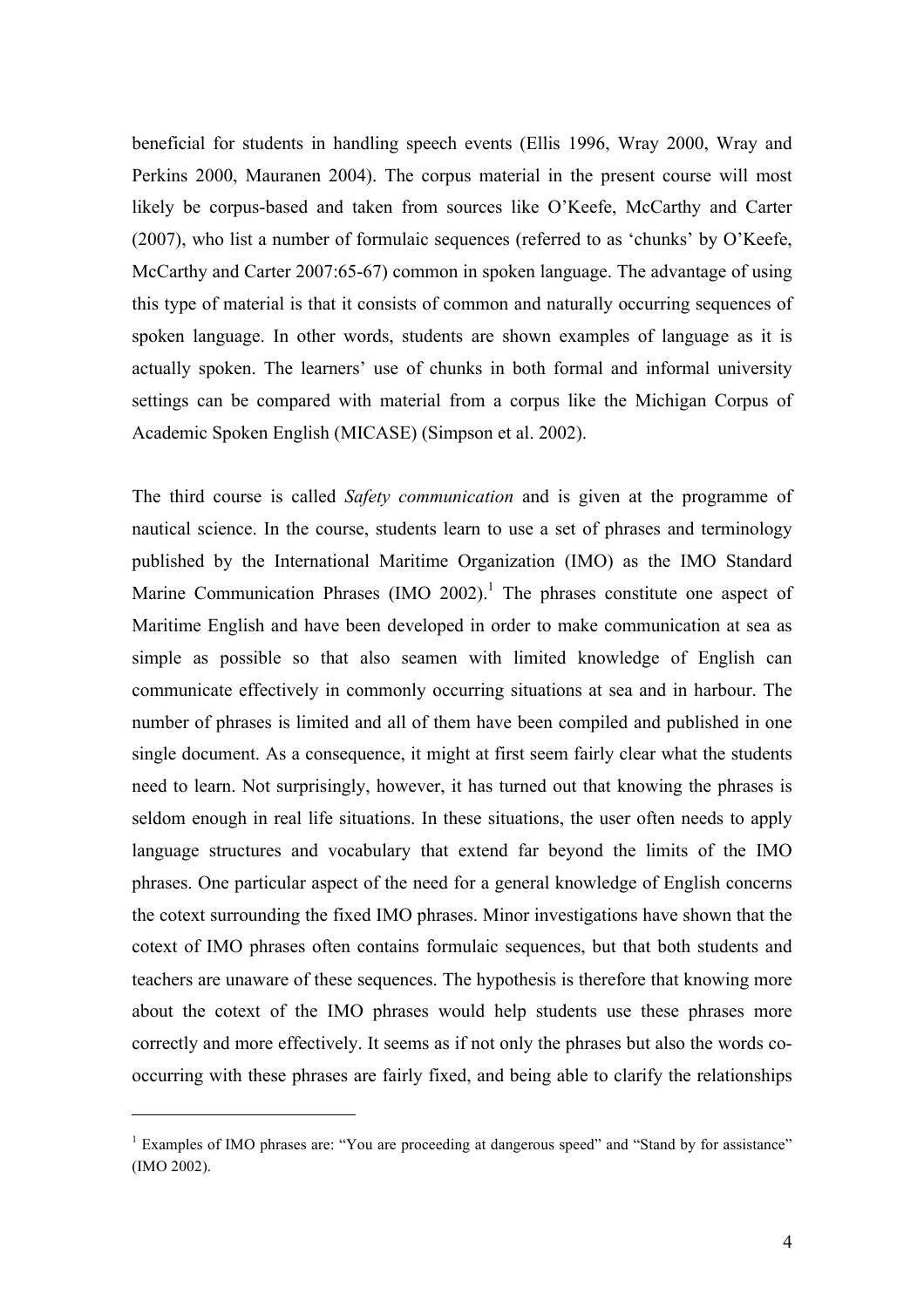with phrases and their cotext is believed to help students in their use of the IMO phrases. This part of the project is more extensive than the first two parts described, since it involves the identification of formulaic sequences as well as decisions about how the use of sequences can be learnt.

#### Critical factors

All three courses come with a number of critical factors that may hinder learning and which therefore have to be addressed. *Time* is one such factor. Both the doctoral student course and the safety communication course are intensive and run over seven weeks only. Several studies have emphasised the need for extensive training periods if students are to use corpora independently (e.g. Gaskell and Cobb 2004, Johansson 2007:25). Considering such findings, it is likely that the three courses in the present project will be corpus-based or corpus-informed rather than corpus-driven.

Another critical factor is students' level of English, particularly in the proficiency course. There is some doubt as to whether corpus material is useful for low-level learners or not, particularly when it comes to learner consultation of corpora (Chambers 2007; see also O'Keefe, McCarthy and Carter 2007:24). This is thus yet another factor which supports the use of selected corpus material rather than data driven learning in order to reach the learning outcome identified.

The third critical factor is *comparability* and primarily concerns the doctoral student course. If the students are to collect a mini-corpus of their own work and compare that with other material from their field, it is important that the material is comparable. It may not be possible to monitor this process fully and it is therefore a factor that needs to be considered when evaluating the learning outcome.

Evaluating the learning outcome is in itself perhaps the most difficult part of the whole process and a well-known problem in research on learning (Barr and Tagg 1995). The use of spoken language is particularly difficult to evaluate for a number of reasons. First of all, it involves recording, which in itself may affect participants. Secondly, a great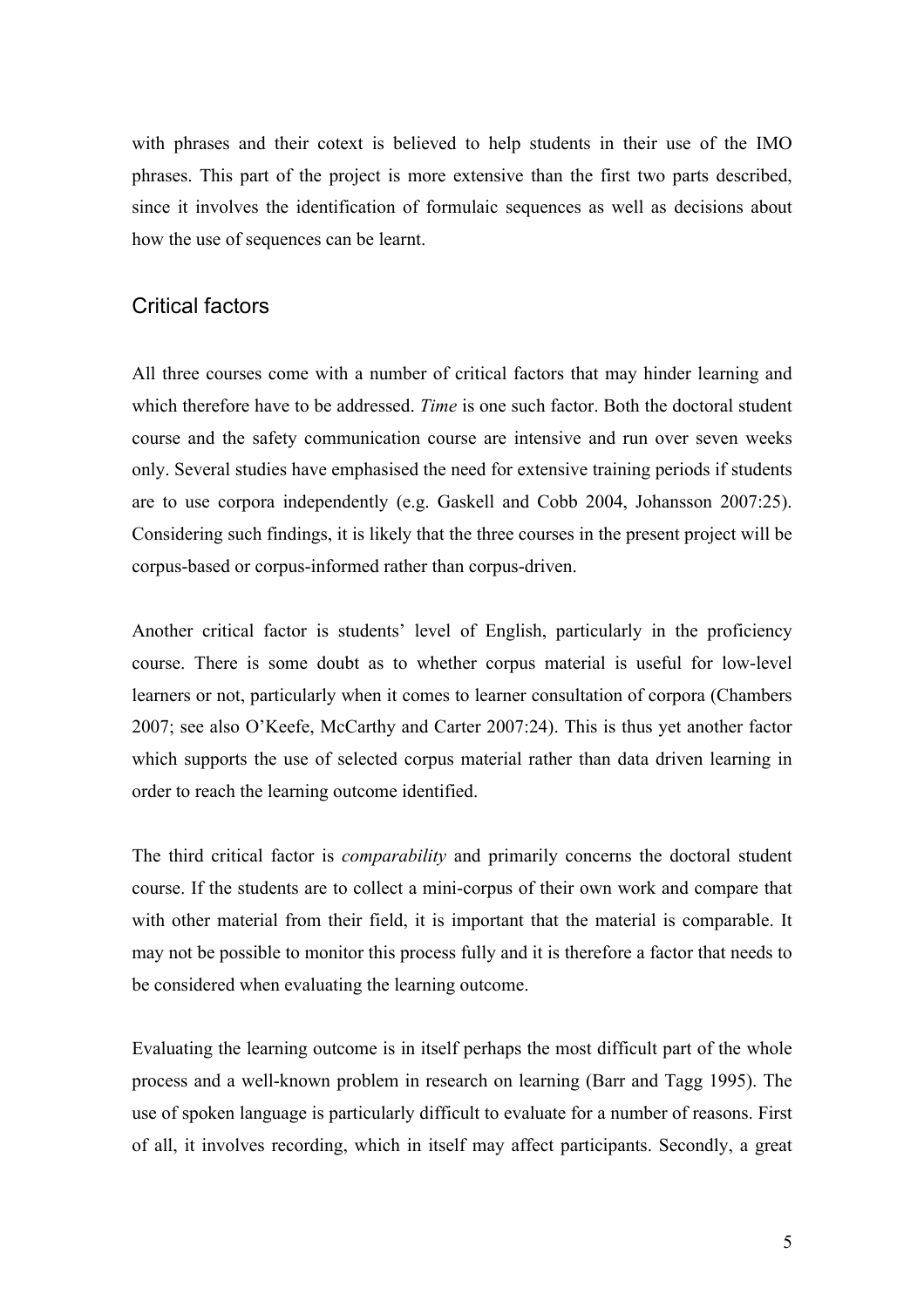deal of material is needed to evaluate the use of particular phraseology, and thirdly, transcribing recorded material is tedious and time-consuming work.

Another difficult aspect of the effects of corpus material and corpus-related teaching is to determine what generates learning. However, even if it is not always possible to show that a particular type of methodology results in a particular type of learning, it might be possible to show that a course where corpora have been used has resulted in particular learning outcomes. This might be a reasonable first step to indicate that corpora facilitate learning. The results can then be used to change certain parameters in order to be able to gain more knowledge about learning effects (cf. Gaskell and Cobb 2004:315- 317).

#### **Conclusion**

Meunier and Gouverneur (2007:132) aptly show how general learning processes can be linked to exercises for the learning of formulaic sequences. This type of linking and the emphasis on learning outcomes made in the present paper may not be revolutionary approaches to corpora, but grounding the use of corpora in learning outcomes and general learning processes may strengthen teachers' and researchers' awareness of how corpora can be employed for teaching purposes.

Another insight from more general approaches to learning that seem to be worth remembering when dealing with corpora is Gardener's (1993:24) and Biggs'(2003:46) emphasis on the risks of trying to cover too much. According them, coverage is one of the greatest enemies of deep learning, as it prevents students from analysing the material carefully enough. This is certainly one of the risks of corpora as students can quickly be presented with a great deal of unanalysed material. Another aspect of this problem is addressed by Bowden and Marton (1998:24), who argue that "[f]or each phenomenon there is a limited number of critical aspects that can be discerned and focused on simultaneously. So differences in how this phenomenon is experienced reflect differences in what critical aspects are discerned and focused on simultaneously". Guiding inexperienced corpus users to focusing on critical aspects and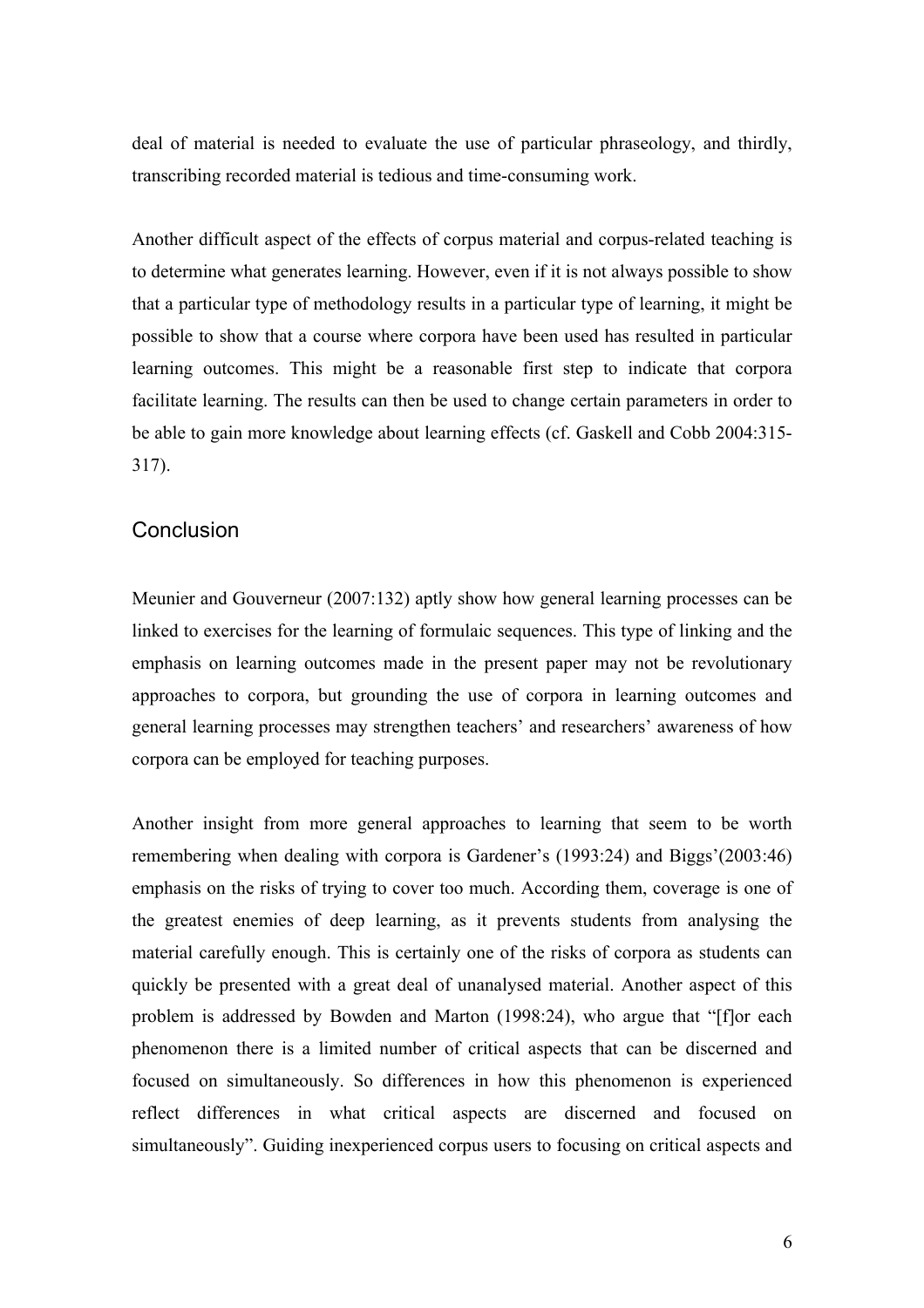to noticing use in various situations seems to be essential if corpus material is to foster learning in many ESP environments. Corpora in ESP contexts often require a great deal of contextualisation, but if such contextualisation can be based in explicitly stated learning outcomes, corpora can be used for a variety of purposes and in many different ESP contexts.

#### References

**Barr, R.** and **Tagg, J.** 1995. "From teaching to learning — a new paradigm for undergraduate education." *Change* 27/6: 12–25.

**Biggs, J.** 2003. *Teaching for Quality Learning at University.* London: The Society for Research into Higher Education & Open University Press.

**Börjeson, F., Eriksson, A-M., Erlandsson, J., Hillman, K., Molander, S.** and **Rex, E.**  2007. "Ger koppling av kunskapsinlärning och färdighetsövning ökad djupinlärning? – Utveckling av kursmoment i "Miljö- och resursanalys för hållbar utveckling V2"." In *ESA rapport 2007:12*, Göteborg: Chalmers University of Technology.

**Bowden, J.** and **Marton, F.** 1998. *The university of learning. Beyond quality and competence in higher education.* London: Kogan Page.

**Carlsson, C-J. and Wranne, O.** 2008. "Using writing as a cognitive tool in a car design project". In *Proceedings of the 4th International CDIO Conference, Hoogeschool Gent, Gent Belgium, June 16-19, 2008*. Gent, Belgium

**Chambers, A.** 2007. "Popularising corpus consultation by language learners and teachers." In Hidalgo, E, Quereda and Santana, J. *Corpora in the foreign language classroom. Selected papers from the sixth international conference on teaching and language corpora (TALC 6). University of Granada, Spain, 4-7 July, 2004.* Amsterdam: Rodopi, 3-16.

**Conrad, S.** 2000. "Will corpus linguistics revolutionize grammar teaching in the 21<sup>st</sup> century? " *TESOL Quarterly* 34/3: 548-560.

**Ellis, R.** 1996. "Sequencing in SLA. Phonological memory, chunking, and points of order." *Studies in Second Language Acquisition* 18:91-126.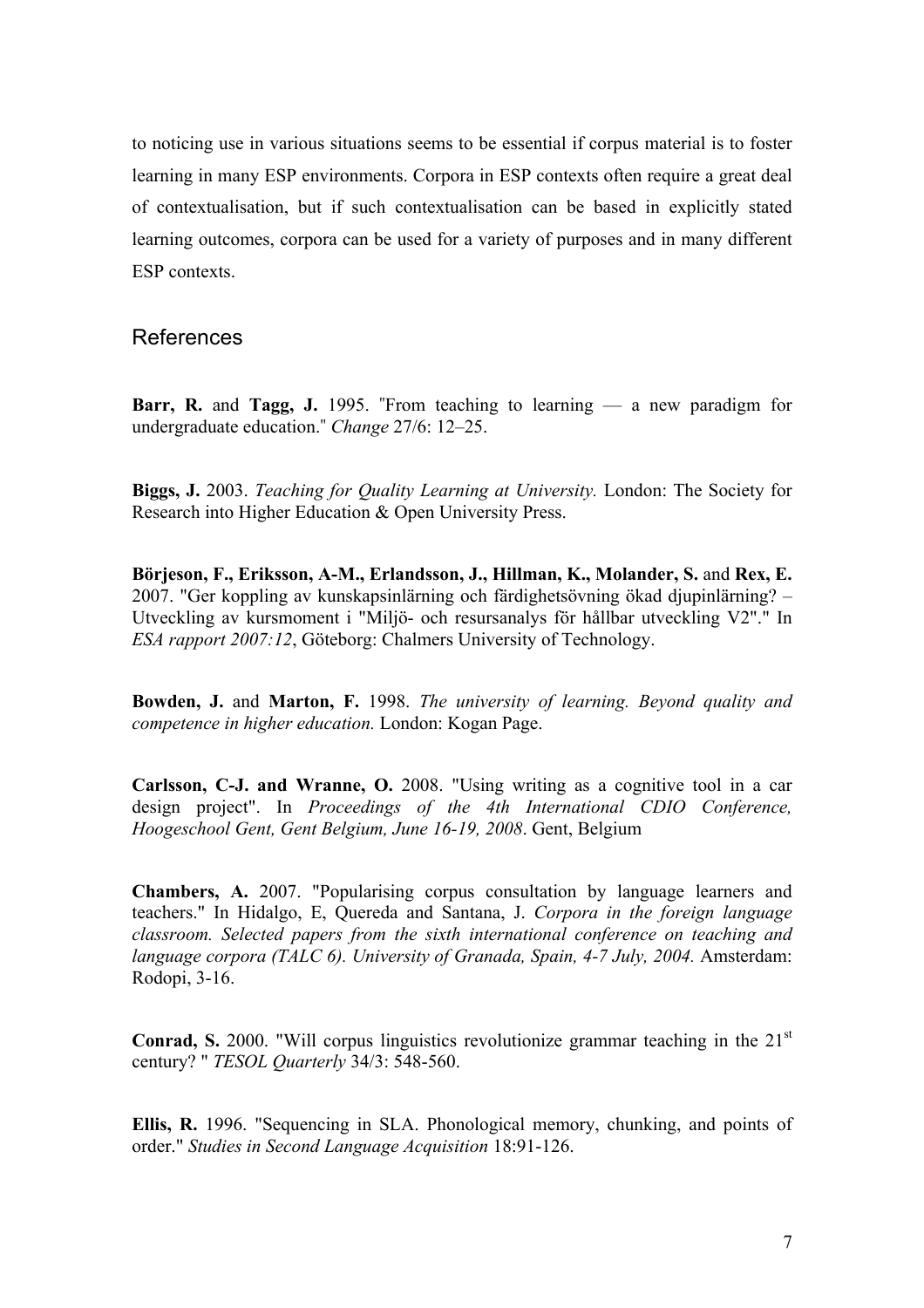**Evertsson, M., Bankel, J., Enelund, M., Eriksson, A., Lindstedt, P.** and **Räisänen, C.** 2007. "Design-Implement Experience from the 2nd Year Capstone Course "Integrated Design and Manufacturing"." In *Proceedings, Third International CDIO Conference*, *June 11-14, 2007*. MIT, USA.

**Gabrielatos, Costas**. 2005. "Corpora and language teaching: Just a fling or wedding bells?" *Teaching English as a Second or Foreign Language (TESL-EJ)* 8/4:A-1

**Gardener, H.W.** 1993. "Educating for understanding". *The American School Board Journal*, 180/7: 20-24.

**Gaskell, D.** and **Cobb, T.** 2004. "Can learners use concordance feedback for writing errors?" *System* 32: 301-319.

**Hyland, Ken.** 2004. *Genre and second language writing*. Ann Arbor: University of Michigan Press.

**IMO**. 2002. *IMO Standard Marine Communication Phrases*. London: International Maritime Organization.

**Johansson, S**. 2007. "Using corpora: from learning to research." In Hidalgo, E, Quereda and Santana, J. *Corpora in the foreign language classroom. Selected papers from the sixth international conference on teaching and language corpora (TALC 6). University of Granada, Spain, 4-7 July, 2004.* Amsterdam: Rodopi, 17-28.

**Lee, D.** and **Swales, J. M.** 2006. "A corpus-based EAP course for NNS doctoral students: Moving from available specialized corpora to self-compiled corpora." *English for Specific Purposes*, 25: 56-75.

**Mauranen, A.** 2004. "Spoken corpus for an ordinary learner." In Sinclair, J.M. *How to use corpora in second language teaching.* Philadelphia, PA: John Benjamins, 89-105.

**Meunier, F.** and **Gouverneur, F.** 2007. "The treatment of phraseology in ELT textbooks." In Hidalgo, E, Quereda and Santana, J. *Corpora in the foreign language classroom. Selected papers from the sixth international conference on teaching and language corpora (TALC 6). University of Granada, Spain, 4-7 July, 2004.* Amsterdam: Rodopi, 3-16.